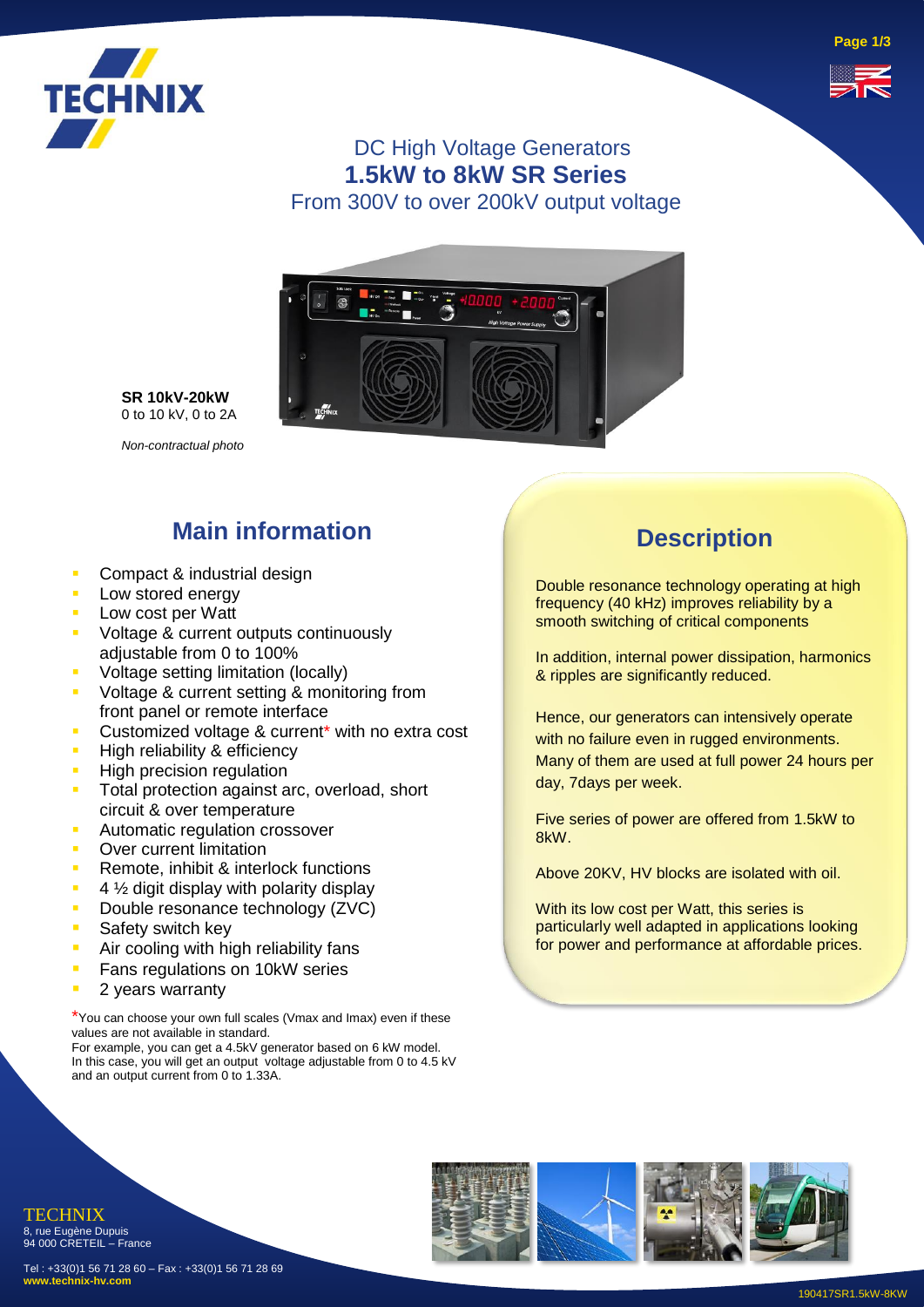

### **Electrical specifications**

**Output Voltage and Output Current** Both Voltage Output and Current Output are continuously adjustable from 0 to 100% (full scale) **Local mode:** by using 10 turn potentiometers resolution 0.05% **Remote mode:** by external 0 to 10V

**Voltage regulation\* Load Regulation**: **± 0.05%** of full voltage (for 0 – 100% load) ± 0.01% available on request **Line Regulation: ± 0.05%** of full load (for Mains Voltage ± 10%) ± 0.01% available on request

**Current regulation\* Load Regulation: ± 0.05%** of full current (for 0 – 100% load) **Line Regulation:**  $\pm 0.05\%$  of full load (for Mains Voltage  $\pm 10\%$ )

**Ripple + Noise 0.1% RMS** of full voltage

**Settling time 80ms typical for output voltage ≤ 80kV\*\***, up to 10ms available on request\*

#### **Protections**

Short circuit HV arc to ground (Stop time of 100ms) Shutdown on Over temperature Open interlock

**Stored energy: 1 J/ kW**

**Stability (after one hour warm-up) 0.01% / hour,** operating at constant load and constant ambient temperature

**Temperature Coefficient: 100 ppm/°C**

**Operating Temperature: from 0 to 50°C**

**Efficiency: > 92% at full load** 

**Air Cooling by air :** Dust filter fans on front panel Easily removable filters for cleaning

**Mains Voltage 400 VAC** ±10% 47 – 63 Hz 3 Phases + Earth

**Power Factor: ≥ 0.9 at full load**

**Inrush current:** limited to full power operating current

**Calibration:** with probes periodically approved by Authorized Measurement Laboratories

**CE Certification**

**\*** For fixed polarity \*\* 300 ms typical for output voltage ≥81kV

### **Options**

- Other voltage and current values available with no extra cost
- **Reversibility**
- Floating outputs (unipolar or bipolar)
- Non instrumented front panel
- Power regulation
- Other settings for Arc protection
- ✓ Arc management
- RS232, Ethernet and Profibus interfaces
- ✓ Optical fibre transmission kit with RS232 or Ethernet
- LABVIEW run time for RS232 or Ethernet
- Relay interface 24V DC
- Isolated Remote interface
- Adaptation to Customer's remote interface
- Emergency stop switch
- Safety signs and devices alerting to hazard
- Industrial dust filters
- ✓ Multichannel control unit
- Zero floating
- ✓ Adjustable rise time
- **Tropicalization**
- ✓ Transportable "all terrain" container
- Specific AC or DC mains power inputs
- OEM Design on request
- Remote front panel

*Any special request can be considered* 

Possible restrictions when multiple options are selected (please contact our sales department for more details)

**TECHNIX** 8, rue Eugène Dupuis 94 000 CRETEIL – France